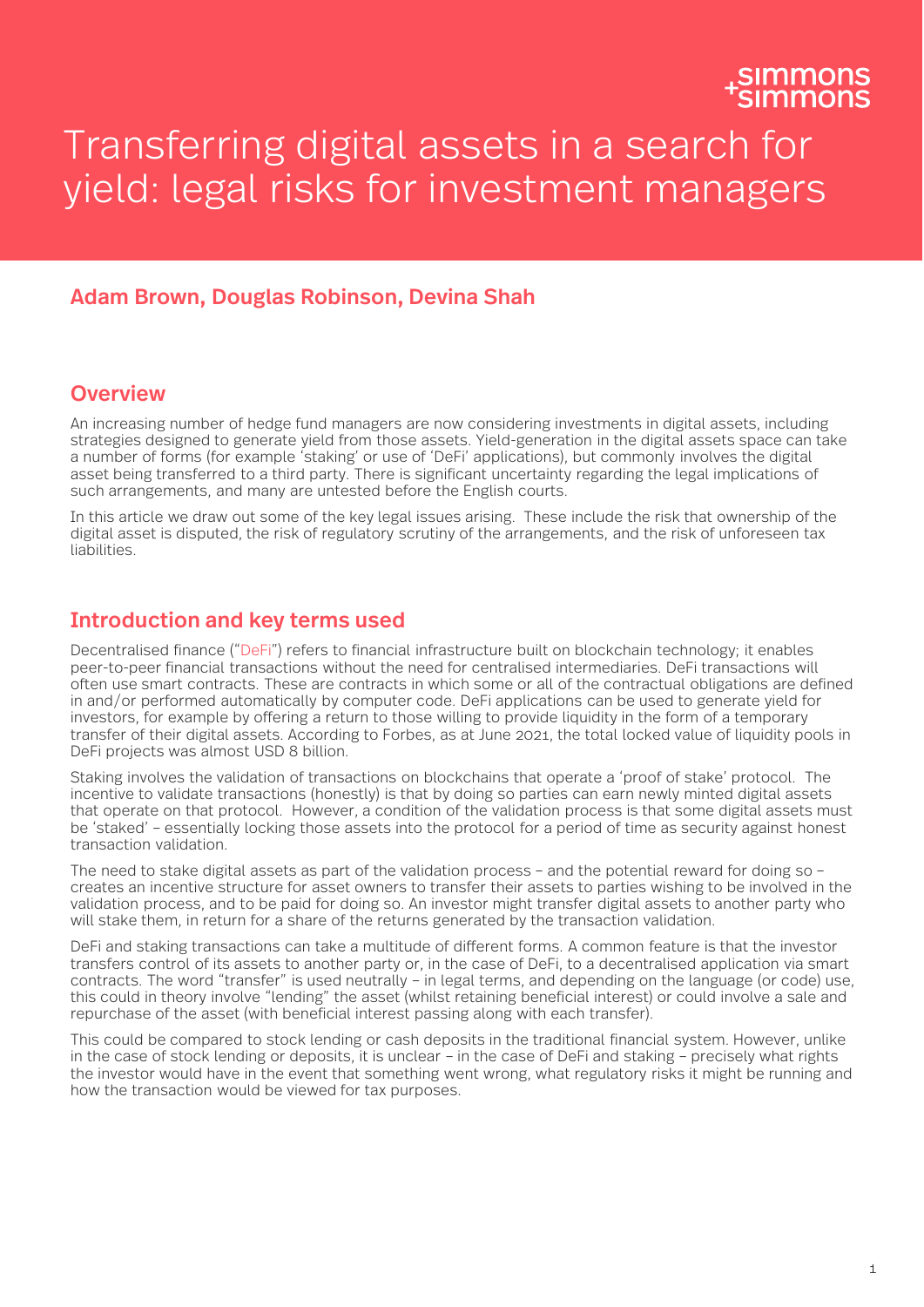# Litigation risk

Blockchain and smart contract technology provide solutions in many areas that traditionally give rise to disputes, such as non-performance of a contract. In the case of smart contracts, performance is automatic, provided the relevant conditions are met. In some situations this serves to increase legal certainty, but not always.

These new technologies do not – of themselves – answer all the difficult legal questions that can arise when things go wrong (for example, through insolvency, fraud, or other unexpected intervention). And the newness of the technologies can of itself give rise to increased legal uncertainty: there may well be no legal precedent covering a dispute over legal rights in the relevant situation. Where that is the case, Courts have to determine some fundamental questions (e.g. to define what the digital asset is, in legal terms) before the dispute can be resolved.

In the event of something going wrong, an investor – for example in land, or in equity/debt securities, would ordinarily look to the contract they have with their transaction counterparty to understand their legal rights. In the case of DeFi and smart contracts, however, this may not be straightforward.

First, is there a binding legal contract and, if so, what are its terms? The Law Commission has concluded that smart contracts are capable of satisfying the prerequisites of a binding legal agreement, although there may remain challenges and disputes. Smart contracts that exist solely in code form may omit important boilerplate provisions which become key in disputes, such as which law governs the contract and which courts have jurisdiction to determine the dispute, and may not make provision for the circumstances that have arisen.

Second, who is the counterparty to the contract and what ability do they have to satisfy any judgment against them? This might appear an obvious question, but in the case of DeFi there might be considerable uncertainty as to who the counterparty to the investor's contract is: the party responsible for creating the DeFi application and smart contracts or the other side of the trade intermediated by the DeFi application?

Uncertainty in these respects can have serious consequences for the investor. For example, what if a DeFi protocol is hacked and assets lost? What if staking activities are conducted negligently? What if the staking party becomes insolvent – does it or the investor retain property in the assets? What right to damages would the investor have, from whom would they be claimed, and how (and where) would the investor go about pursuing its claim? How can the investor protect itself against counterparties that lack the assets to pay those damages?

These risks emphasise the importance of understanding who has beneficial ownership of assets that are transferred by the investor to another. If the investor retains beneficial ownership, it will have proprietary rights in the assets themselves and might be able to take action to secure their return. In other words, the investor would not need to pursue a counterparty for damages but could lay claim to the particular assets that were transferred. In the world of blockchain technology such a right may take on a renewed importance; the immutable record created by the blockchain opens up the possibility of claimants being able to track the specific digital assets they own into the hands of whoever holds them following an event like a hack or a commercial dispute.

A recent case before the English courts has considered precisely this issue in the context of staking\*. The court held that, in principle, digital assets are capable of being held on trust for a beneficial owner. On the facts of that case no trust arose, because the terms of agreement between the parties were incompatible with a trust. However, in a relationship with different commercial terms an investor may be able to establish that the assets transferred remain "its" property throughout, greatly improving its position should risks crystallise. This has important consequences.

An investor wishing to retain a beneficial interest in assets it transfers will, in broad terms, need to establish certainty regarding the terms on which the transfer takes place. Traditionally, it has been necessary as a matter of English law to show the three "certainties" to establish a trust: certainty of intention (was a trust intended by the parties?); subject matter (which digital assets are to be held on trust?); and object (who are the beneficiaries of the trust?). Some features of DeFi and blockchain technology, such as the ability to identify specific assets even when comingled with other assets, lend themselves to establishing these certainties, while others, such as the anonymous nature of many transactions, may present challenges to an investor seeking to prove that a trust exists.

Hedge funds entering the digital asset space – and which may seek to generate yield through lending / transfer of those assets for staking or DeFi purposes – will need to consider carefully the legal protections to be put in place.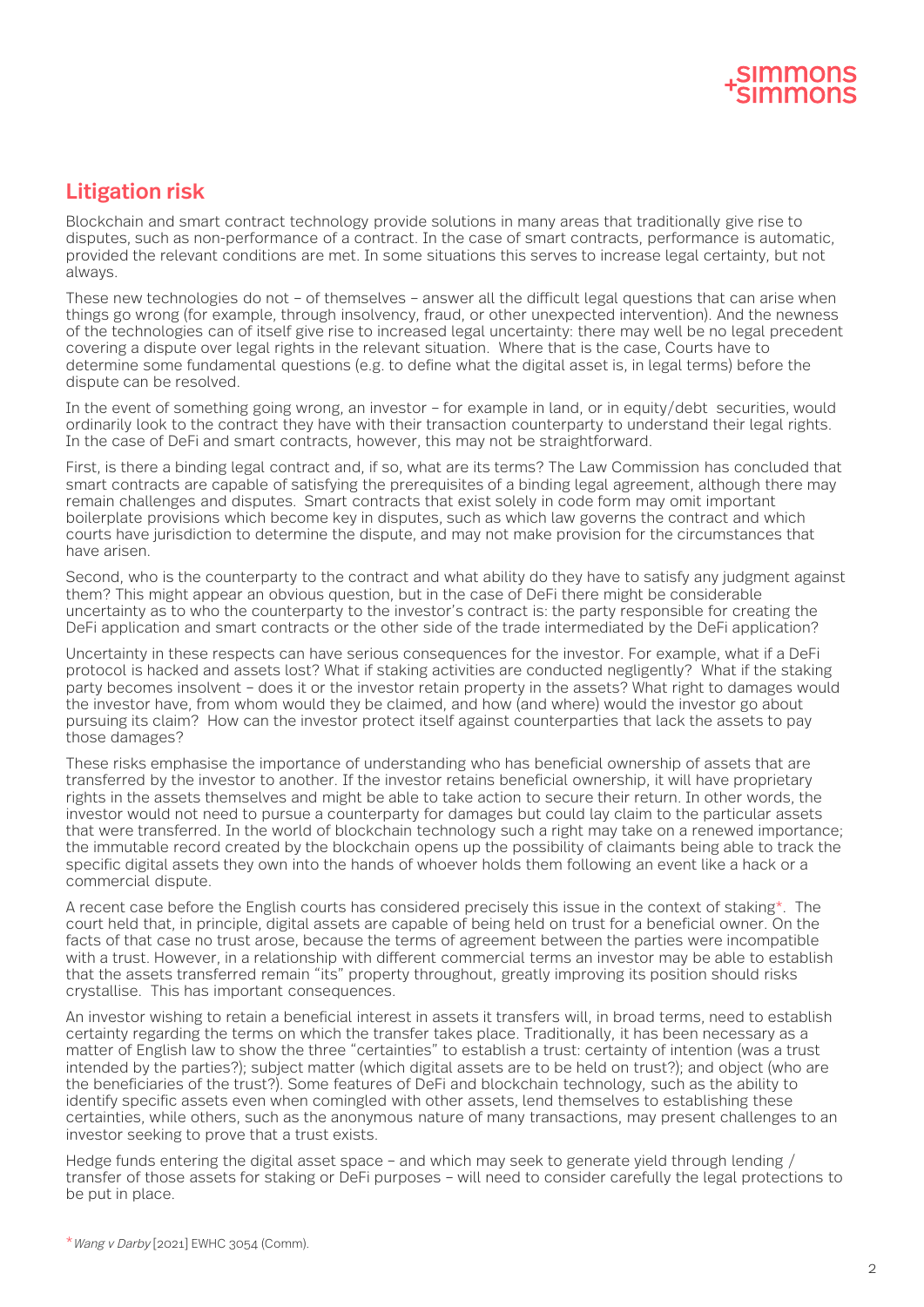

# Regulatory risks

In a DeFi or staking transaction an investor may in practice be allowing its assets to be pooled with assets from other, unknown, parties who are using the same protocol to generate yield. This can present regulatory risks for the investor, should some of the assets pooled along with its assets be tainted by financial crime. For example, money launderers might seek to use the pooling and yield-generation of a DeFi protocol as a means of concealing the origin of assets that derive from crime. Depending upon the nature of the transaction in question, the investor might receive out of the asset pool digital assets linked to financial crime, rather than the "same" specific digital assets that it put into the pool.

The pooling of assets in this manner may also present regulatory risks should the structure fall within the definition of a regulated investment for which regulatory permission or authorisation is required. For example, arrangements in which assets are pooled and managed collectively may in England constitute a 'collective investment scheme', within the meaning of the Financial Services and Markets Act 2000. This would principally be a risk for the operator of the protocol, who may trigger an obligation to be authorised, but could nevertheless present risks for the investor owing to the unlawful nature of the arrangement.

Beneficial ownership of digital assets may again become relevant in the regulatory context; if an investor can show that its has at all times maintained ownership of specific digital assets which have been returned to it, it may reduce the risk that its assets have been exchanged for those tainted by crime or pooled in a way that triggers regulatory obligations.

# Tax risks

The tax consequences of transferring digital assets to another should also be explored. A significant recent development in the UK has been the publication of guidance by HMRC stating that the transfer of digital assets to a DeFi platform or protocol, including for the purposes of staking, may be classed for tax purposes as a disposal of that asset. This means that the transaction will be subject to Capital Gains Tax reporting at that moment, even though the investor may consider the assets to remain "theirs". This may be contrasted with stock lending, for example, which is not treated as a disposal for tax purposes.

For an investor which regularly uses DeFi or staking transactions to generate yield this tax treatment could give rise to considerable risks and tax liabilities. Once again, the existence of a trust may be highly significant, it generally being the case that an asset is not disposed of if beneficial ownership of it is retained.

# Conclusion

There has been a rush of investment into digital assets by investment funds. Alongside the considerable potential for returns, fund managers should be cautious and diligent in the legal protections around any arrangement by which digital assets are transferred on an interim basis in search of yield.